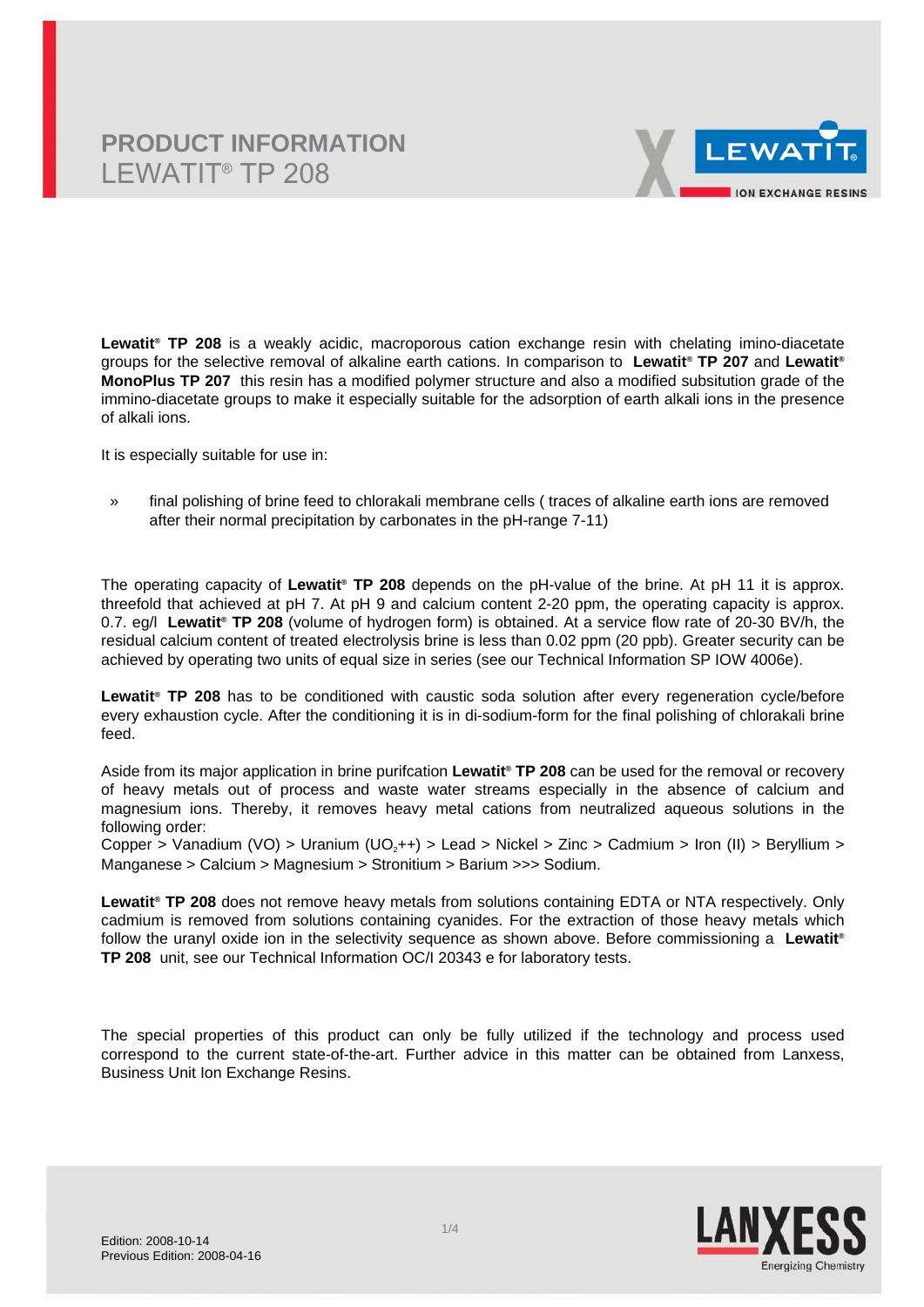

# General Description

| lonic form as shipped | Na <sup>+</sup>         |
|-----------------------|-------------------------|
| Functional group      | iminodiacetic acid      |
| Matrix                | crosslinked polystyrene |
| Structure             | macroporous             |
| Appearance            | beige, opaque           |

# Physical and Chemical Properties

|                         |                      | metric units |                               |
|-------------------------|----------------------|--------------|-------------------------------|
| Total capacity*         | H-Form               | min. eq/l    | 2.9                           |
| Uniformity coefficient* |                      | max.         | 1.8                           |
| Bead size*              | > 90%                | mm           | 1.25<br>0.4<br>$\blacksquare$ |
| Effective size*         |                      | mm           | $0.55$ (+/- 0.05              |
| <b>Bulk density</b>     | $(+/- 5%)$           | g/l          | 740                           |
| Density                 |                      | approx. g/ml | 1.17                          |
| Water retention         |                      | wt. %        | 55<br>60<br>$\blacksquare$    |
| Volume change           | $Na^{+}$ --> $H^{+}$ | max. vol. %  | $-35$                         |
| Stability               | at pH-range          |              | $\Omega$<br>14<br>٠           |
| Storability             | of the product       | max. years   | $\overline{2}$                |
| Storability             | temperature range    | $^{\circ}C$  | $-20$<br>40                   |

\* Specification values subjected to continous monitoring.

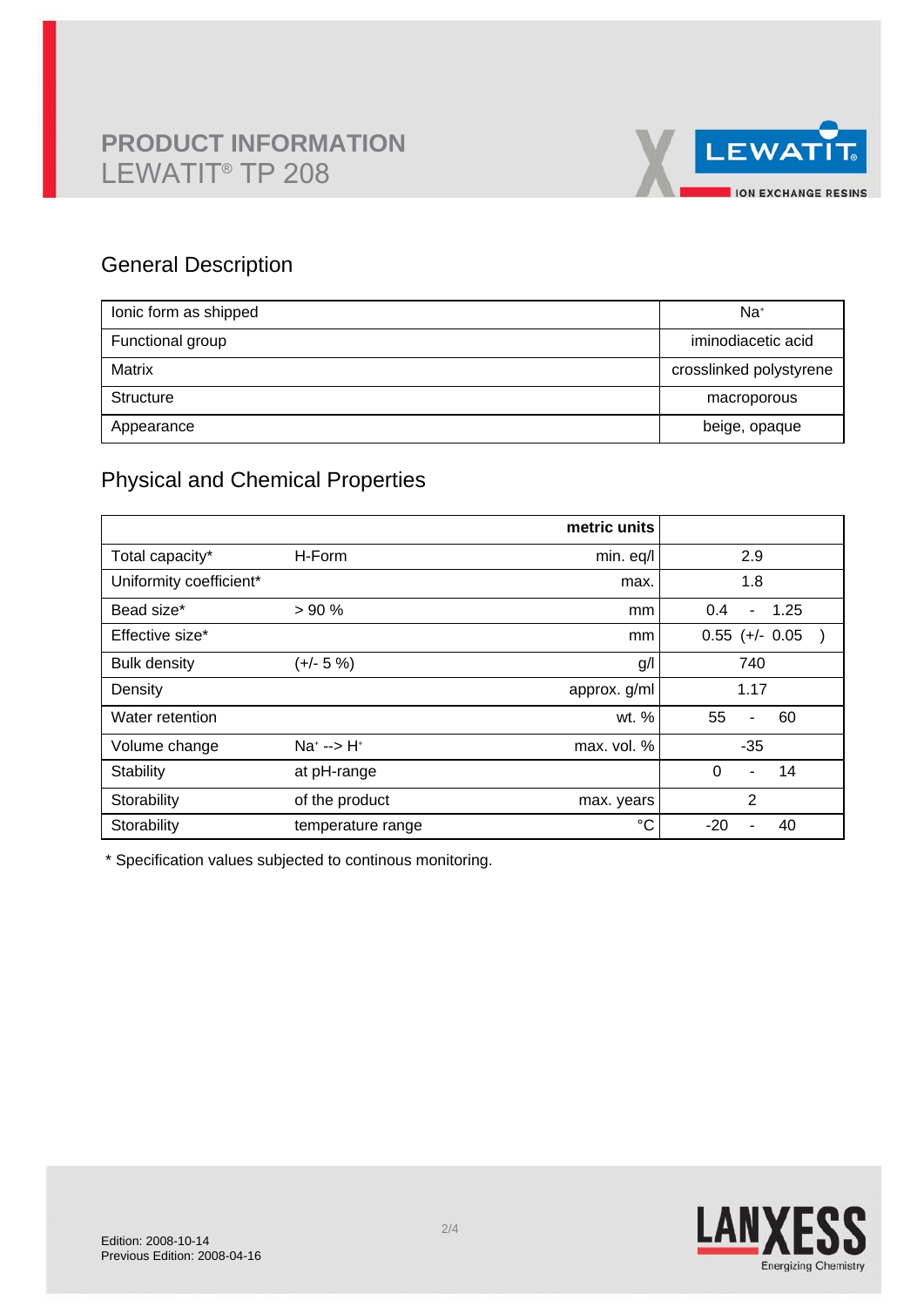

## Recommended Operating Conditions\*

|                         |                               | metric units                 |                                                                              |
|-------------------------|-------------------------------|------------------------------|------------------------------------------------------------------------------|
| Operating temperature   |                               | max. °C                      | 80                                                                           |
| Operating pH-range      |                               |                              | $\overline{2}$<br>12                                                         |
| Bed depth               |                               | min. mm                      | 1000                                                                         |
| Specific pressure loss  | (15 °C)                       | approx. kPa*h/m <sup>2</sup> | 1.1                                                                          |
| Pressure loss           |                               | max. kPa                     | 250                                                                          |
| Linear velocity         | operation                     | max. m/h                     | 40                                                                           |
| Linear velocity         | backwash (20 °C)              | approx. m/h                  | 10                                                                           |
| Bed expansion           | (20 °C, per m/h)              | approx. vol. %               | $\overline{4}$                                                               |
| Freeboard               | backwash<br>(extern / intern) | vol. %                       | 80                                                                           |
| Regenerant              |                               |                              | <b>HCI</b>                                                                   |
| Co current regeneration | level                         | approx. g/l                  | 140                                                                          |
| Co current regeneration | concentration                 | approx. wt. %                | $\overline{4}$<br>10<br>L.                                                   |
| Linear velocity         | regeneration                  | approx. m/h                  | 5                                                                            |
| Linear velocity         | rinsing                       | approx. m/h                  | 5                                                                            |
| Conditioning            |                               |                              | <b>NaOH</b><br>Di-Na<br>Mono<br>-Na                                          |
| Conditioning            | level                         | g/l                          | 48<br>80<br>40<br>96<br>$\overline{\phantom{a}}$<br>$\overline{\phantom{0}}$ |
| Conditioning            | concentration                 | approx. wt. %                | 4                                                                            |
| Linear velocity         | conditioning                  | approx. m/h                  | 5                                                                            |
| Rinse water requirement | slow / fast                   | approx. BV                   | 5                                                                            |

\* The recommended operating conditions refer to the use of the product under normal operating conditions. It is based on tests in pilot plants and data obtained from industrial applications. However, additional data are needed to calculate the resin volumes required for ion exchange units. These are to be found in our Technical Information Sheets.